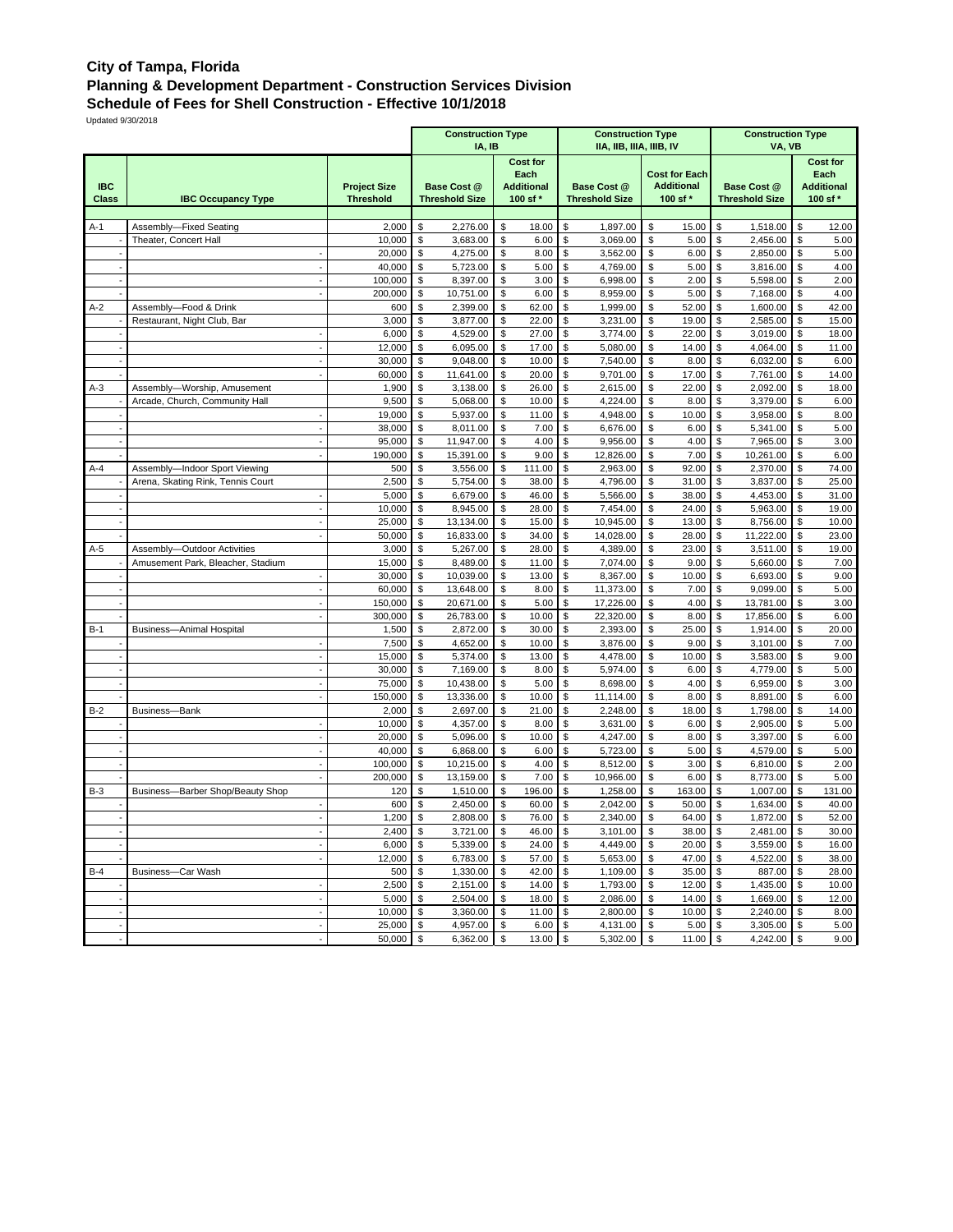| $B-5$  | Business-Clinic, Outpatient        | 500           | \$       | 1,990.00             | \$       | 61.00           | \$       | 1,658.00             | \$       | 52.00          | \$         | 1,327.00             | \$       | 42.00          |
|--------|------------------------------------|---------------|----------|----------------------|----------|-----------------|----------|----------------------|----------|----------------|------------|----------------------|----------|----------------|
|        |                                    | 2,500         | \$       | 3,216.00             | \$       | 22.00           | \$       | 2,680.00             | \$       | 19.00          | \$         | 2,144.00             | \$       | 15.00          |
|        |                                    | 5,000         | \$       | 3,758.00             | \$       | 27.00           | \$       | 3,132.00             | \$       | 22.00          | \$         | 2,505.00             | \$       | 18.00          |
|        |                                    | 10,000        | \$       | 5,060.00             | \$       | 17.00           | \$       | 4,217.00             | \$       | 14.00          | \$         | 3,374.00             | \$       | 11.00          |
|        |                                    | 25,000        | \$       | 7,515.00             | \$       | 9.00            | \$       | 6,263.00             | \$       | 8.00           | \$         | 5,010.00             | \$       | 6.00           |
|        |                                    | 50,000        | \$       | 9,671.00             | \$       | 19.00           | \$       | 8,060.00             | \$       | 17.00          | \$         | 6,448.00             | \$       | 14.00          |
| $B-6$  | Business-Dry Cleaning              | 150           | \$       | 1,672.00             | \$       | 173.00          | \$       | 1,393.00             | \$       | 145.00         | \$         | 1,114.00             | \$       | 116.00         |
|        |                                    | 750           | \$       | 2,710.00             | \$       | 54.00           | \$       | 2,259.00             | \$       | 46.00          | \$         | 1,807.00             | \$       | 37.00          |
|        |                                    | 1,500         | \$       | 3,114.00             | \$       | 69.00           | \$       | 2,595.00             | \$       | 57.00          | \$         | 2,077.00             | \$       | 46.00          |
|        |                                    | 3,000         | \$       | 4,135.00             | \$       | 41.00           | \$       | 3,446.00             | \$       | 34.00          | \$         | 2,757.00             | \$       | 28.00          |
|        |                                    | 7,500         | \$       | 5,963.00             | \$       | 22.00           | \$       | 4,969.00             | \$       | 19.00          | \$         | 3,976.00             | \$       | 15.00          |
|        |                                    | 15,000        | \$       | 7,591.00             | \$       | 51.00           | \$       | 6,326.00             | \$       | 42.00          | \$         | 5,061.00             | \$       | 34.00          |
| $B-7$  | Business-Laboratory                | 250           | \$       | 1,677.00             | \$       | 105.00          | \$       | 1,397.00             | \$       | 88.00          | \$         | 1,118.00             | \$       | 70.00          |
|        |                                    | 1,250         | \$       | 2,721.00             | \$       | 32.00           | \$       | 2,268.00             | \$       | 27.00          | \$         | 1,814.00             | \$       | 21.00          |
|        |                                    | 2,500         | \$       | 3,111.00             | \$       | 41.00           | \$       | 2,593.00             | \$       | 34.00          | \$         | 2,074.00             | \$       | 27.00          |
|        |                                    | 5,000         | \$       | 4,114.00             | \$       | 24.00           | \$       | 3,428.00             | \$       | 20.00          | \$         | 2,743.00             | \$       | 16.00          |
|        |                                    | 12,500        | \$       | 5,878.00             | \$       | 13.00           | \$       | 4,899.00             | \$       | 11.00          | \$         | 3,919.00             | \$       | 9.00           |
| $B-8$  |                                    | 25,000<br>800 | \$<br>\$ | 7,456.00<br>3,075.00 | \$<br>\$ | 30.00<br>59.00  | \$<br>\$ | 6,214.00<br>2,563.00 | \$<br>\$ | 25.00<br>49.00 | \$<br>\$   | 4,971.00<br>2,050.00 | \$<br>\$ | 20.00<br>39.00 |
|        | Business-Motor Vehicle Showroom    | 4,000         | \$       | 4,950.00             | \$       | 24.00           | \$       | 4,126.00             | \$       | 20.00          | \$         | 3,301.00             | \$       | 16.00          |
|        |                                    | 8,000         | \$       | 5,888.00             | \$       | 28.00           | \$       | 4,907.00             | \$       | 23.00          | \$         | 3,926.00             | \$       | 19.00          |
|        |                                    | 16,000        | \$       | 8,039.00             | \$       | 18.00           | \$       | 6,700.00             | \$       | 15.00          | \$         | 5,360.00             | \$       | 12.00          |
|        |                                    | 40,000        | \$       | 12,285.00            | \$       | 10.00           | \$       | 10,238.00            | \$       | 8.00           | \$         | 8,191.00             | \$       | 6.00           |
|        |                                    | 80,000        | \$       | 15,972.00            | \$       | 20.00           | \$       | 13,310.00            | \$       | 17.00          | \$         | 10,648.00            | \$       | 14.00          |
| $B-9$  | Business-Professional Office       | 1,000         | \$       | 2,535.00             | \$       | 39.00           | \$       | 2,113.00             | \$       | 33.00          | \$         | 1,691.00             | \$       | 27.00          |
|        |                                    | 5,000         | \$       | 4,098.00             | \$       | 14.00           | \$       | 3,415.00             | \$       | 12.00          | \$         | 2,732.00             | \$       | 10.00          |
|        |                                    | 10,000        | \$       | 4,783.00             | \$       | 17.00           | \$       | 3,986.00             | \$       | 14.00          | \$         | 3,189.00             | \$       | 11.00          |
|        |                                    | 20.000        | \$       | 6,431.00             | \$       | 11.00           | \$       | 5,360.00             | \$       | 9.00           | \$         | 4,288.00             | \$       | 7.00           |
|        |                                    | 50,000        | \$       | 9,533.00             | \$       | 6.00            | \$       | 7,944.00             | \$       | 5.00           | \$         | 6,356.00             | \$       | 4.00           |
|        |                                    | 100,000       | \$       | 12,262.00            | \$       | 13.00           | \$       | 10,219.00            | \$       | 10.00          | \$         | 8,175.00             | \$       | 9.00           |
| $B-10$ | Business-High Rise Office          | 2,000         | \$       | 2,181.00             | \$       | 41.00           | \$       | 2,073.00             | \$       | 34.00          | \$         | 1,462.00             | \$       | 28.00          |
|        |                                    | 10,000        | \$       | 8,695.00             | \$       | 15.00           | \$       | 7,246.00             | \$       | 13.00          | \$         | 5,797.00             | \$       | 10.00          |
|        |                                    | 50,000        | \$       | 14,579.00            | \$       | 3.00            | \$       | 12,149.00            | \$       | 3.00           | \$         | 9,720.00             | \$       | 2.00           |
|        |                                    | 100,000       | \$       | 16,012.00            | \$       | 9.00            | \$       | 13,343.00            | \$       | 7.00           | \$         | 10,675.00            | \$       | 6.00           |
|        |                                    | 200,000       | \$       | 24,170.00            | \$       | 3.00            | \$       | 20,142.00            | \$       | 3.00           | \$         | 16,113.00            | \$       | 2.00           |
|        |                                    | 500,000       | \$       | 31,694.00            | \$       | 1.00            | \$       | 26,411.00            | \$       | 1.00           | \$         | 21,130.00            | \$       | 1.00           |
| $E-1$  | Educational-Group Occupancy        | 1,000         | \$       | 3,629.00             | \$       | 56.00           | \$       | 3,024.00             | \$       | 47.00          | \$         | 2,420.00             | \$       | 38.00          |
|        | 6+ persons, up to the 12th Grade   | 5,000         | \$       | 5,851.00             | \$       | 22.00           | \$       | 4,876.00             | \$       | 18.00          | \$         | 3,901.00             | \$       | 14.00          |
|        |                                    | 10,000        | \$       | 6,908.00             | \$       | 25.00           | \$       | 5,757.00             | \$       | 21.00          | \$         | 4,605.00             | \$       | 17.00          |
|        |                                    | 20,000        | \$       | 9,375.00             | \$       | 16.00           | \$       | 7,813.00             | \$       | 14.00          | \$         | 6,250.00             | \$       | 11.00          |
|        |                                    | 50,000        | \$       | 14,164.00            | \$       | 9.00            | \$       | 11,804.00            | \$       | 7.00           | \$         | 9,443.00             | \$       | 6.00           |
|        |                                    | 100,000       | \$       | 18,337.00            | \$       | 19.00           | \$       | 15,282.00            | \$       | 16.00          | \$         | 12,225.00            | \$       | 13.00          |
| $E-2$  | Educational-Day Care               | 200<br>1,000  | \$<br>\$ | 1,693.00             | \$<br>\$ | 132.00<br>40.00 | \$<br>\$ | 1,411.00             | \$<br>\$ | 110.00         | \$<br>\$   | 1,128.00             | \$       | 89.00<br>27.00 |
|        | 5+ children, older than 2 1/2 yrs  | 2,000         | \$       | 2,748.00<br>3,143.00 | \$       | 52.00           | \$       | 2,290.00<br>2,619.00 | \$       | 33.00<br>42.00 | \$         | 1,832.00<br>2,096.00 | \$<br>\$ | 34.00          |
|        |                                    | 4,000         | \$       | 4,158.00             | \$       | 30.00           | \$       | 3,466.00             | \$       | 25.00          | \$         | 2,773.00             | \$       | 20.00          |
|        |                                    | 10,000        | \$       | 5,949.00             | \$       | 16.00           | \$       | 4,957.00             | \$       | 14.00          | \$         | 3,966.00             | \$       | 11.00          |
|        |                                    | 20,000        | \$       | 7,550.00             | \$       | 38.00           | \$       | 6,292.00             | \$       | 32.00          | \$         | 5,034.00             | \$       | 26.00          |
| $F-1$  | Factory Industrial-Moderate Hazard | 2,000         | \$       | 2,559.00             | \$       | 18.00           | \$       | 2,133.00             | \$       | 14.00          | \$         | 1,706.00             | \$       | 12.00          |
|        |                                    | 10,000        | \$       | 3,917.00             | \$       | 6.00            | \$       | 3,264.00             | \$       | 5.00           | \$         | 2,612.00             | \$       | 5.00           |
|        |                                    | 20,000        | \$       | 4,491.00             | \$       | 10.00           | \$       | 3,743.00             | \$       | 9.00           | \$         | 2,994.00             | \$       | 7.00           |
|        |                                    | 40,000        | \$       | 6,370.00             | \$       | 4.00            | \$       | 5,308.00             | \$       | 3.00           | \$         | 4,247.00             | \$       | 2.00           |
|        |                                    | 100,000       | \$       | 8,209.00             | \$       | 2.00            | \$       | 6,841.00             | \$       | 1.00           | \$         | 5,473.00             | \$       | 1.00           |
|        |                                    | 200,000       | \$       | 9,523.00             | \$       | $5.00$ \$       |          | 7,936.00             | \$       | 5.00           | $\sqrt{3}$ | 6,349.00             | \$       | 4.00           |
| $F-2$  | Factory Industrial-Low Hazard      | 1,500         | \$       | 3,166.00             | \$       | 33.00           | \$       | 2,639.00             | \$       | 28.00          | \$         | 2,111.00             | \$       | 22.00          |
|        |                                    | 7,500         | \$       | 5,122.00             | \$       | 11.00           | \$       | 4,269.00             | \$       | 10.00          | \$         | 3,415.00             | \$       | 8.00           |
|        |                                    | 15,000        | \$       | 5,948.00             | \$       | 14.00           | \$       | 4,957.00             | \$       | 12.00          | \$         | 3,966.00             | \$       | 10.00          |
|        |                                    | 30,000        | \$       | 7,969.00             | \$       | 9.00            | \$       | 6,640.00             | \$       | 7.00           | \$         | 5,313.00             | \$       | 6.00           |
|        |                                    | 75,000        | \$       | 11,706.00            | \$       | 5.00            | \$       | 9,755.00             | \$       | 4.00           | \$         | 7,804.00             | \$       | 4.00           |
|        |                                    | 150,000       | \$       | 15,003.00            | \$       | 10.00           | \$       | 12,503.00            | \$       | 9.00           | \$         | 10,002.00            | \$       | 7.00           |
| $H-1$  | High Hazard Group H-1              | 2,000         | \$       | 2,618.00             | \$       | 16.00           | \$       | 2,173.00             | \$       | 14.00          | \$         | 1,754.00             | \$       | 11.00          |
|        | Pose a detonation hazard           | 10,000        | \$       | 3,658.00             | \$       | 6.00            | \$       | 3,049.00             | \$       | 5.00           | \$         | 2,439.00             | \$       | 5.00           |
|        |                                    | 50,000        | \$       | 5,895.00             | \$       | 3.00            | \$       | 4,913.00             | \$       | 2.00           | \$         | 3,930.00             | \$       | 2.00           |
|        |                                    | 100,000       | \$       | 6,981.00             | \$       | 3.00            | \$       | 5,818.00             | \$       | 3.00           | \$         | 4,654.00             | \$       | 2.00           |
|        |                                    | 200,000       | \$       | 9,500.00             | \$       | 2.00            | \$       | 7,917.00             | \$       | 2.00           | \$         | 6,333.00             | \$       | 1.00           |
|        |                                    | 500,000       | \$       | 14,406.00            | \$       | 1.00            | \$       | 12,005.00            | \$       | 1.00           | $\sqrt{3}$ | 9,605.00             | \$       | 1.00           |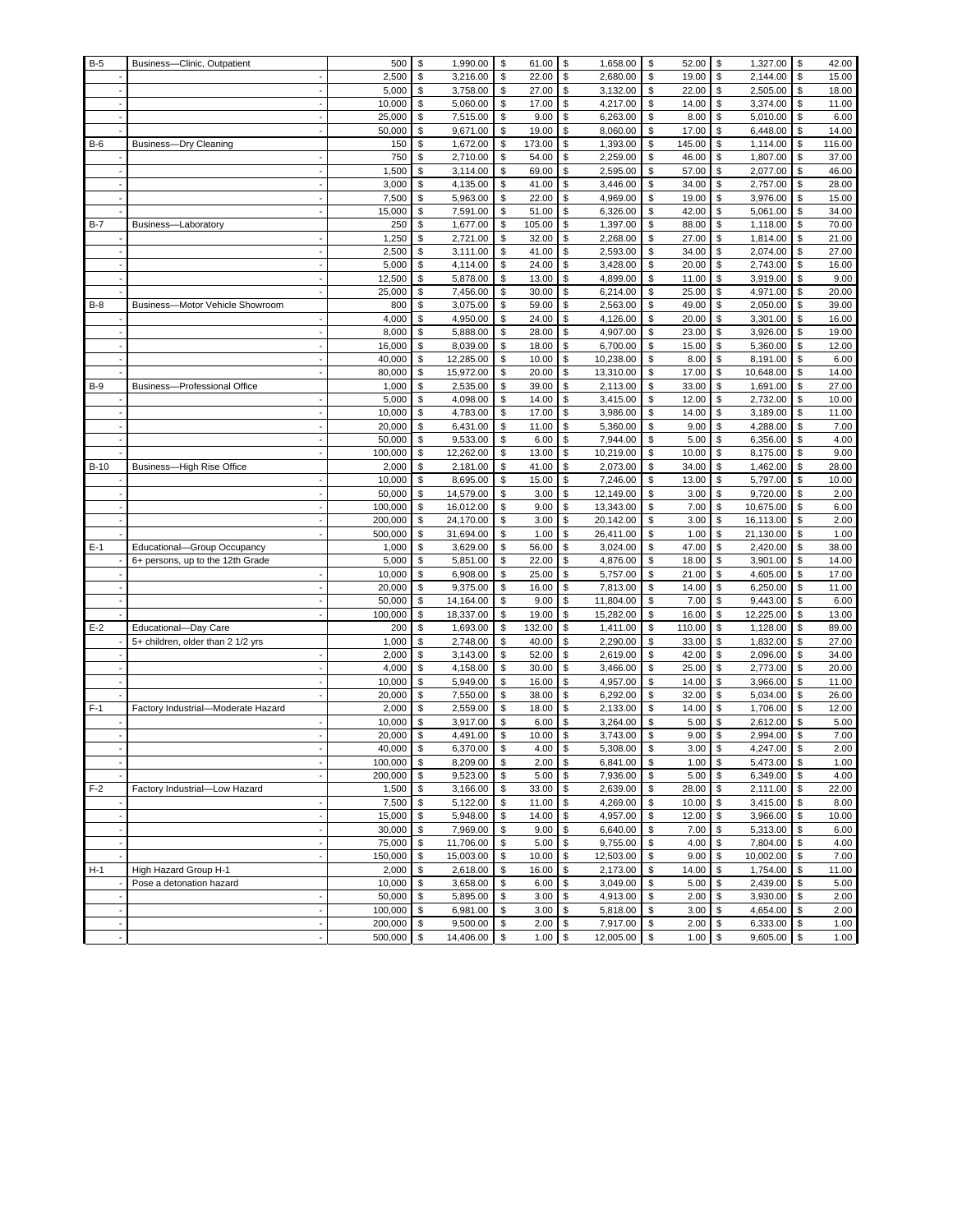| $H-2$ | High Hazard Group H-2                    | 1,000   | \$<br>2,463.00   | \$<br>38.00  | \$<br>2,052.00   | \$<br>33.00  | \$<br>1,642.00   | \$<br>26.00  |
|-------|------------------------------------------|---------|------------------|--------------|------------------|--------------|------------------|--------------|
|       | Pose a deflagration hazard               | 5,000   | \$<br>3,987.00   | \$<br>13.00  | \$<br>3,323.00   | \$<br>11.00  | \$<br>2,658.00   | \$<br>9.00   |
|       |                                          | 10,000  | \$<br>4,615.00   | \$<br>16.00  | \$<br>3,846.00   | \$<br>14.00  | \$<br>3,077.00   | \$<br>11.00  |
|       |                                          | 20,000  | 6,166.00<br>\$   | \$<br>10.00  | \$<br>5,139.00   | \$<br>9.00   | 4,112.00<br>\$   | \$<br>7.00   |
|       |                                          | 50,000  | \$<br>9,010.00   | \$<br>5.00   | \$<br>7,508.00   | \$<br>5.00   | \$<br>6,007.00   | \$<br>4.00   |
|       |                                          | 100,000 | \$<br>11,529.00  | \$<br>12.00  | \$<br>9,607.00   | \$<br>10.00  | \$<br>7,686.00   | \$<br>8.00   |
| $H-3$ | High Hazard Group H-3                    | 2,000   | \$<br>3,507.00   | \$<br>28.00  | \$<br>2,922.00   | \$<br>23.00  | \$<br>2,338.00   | \$<br>19.00  |
|       | Readily support combustion               | 10,000  | \$<br>5,673.00   | \$<br>10.00  | \$<br>4,728.00   | \$<br>8.00   | \$<br>3,782.00   | \$<br>6.00   |
|       |                                          | 20,000  | \$<br>6,592.00   | \$<br>12.00  | \$<br>5,494.00   | \$<br>10.00  | 4,395.00<br>\$   | \$<br>8.00   |
|       |                                          | 40,000  | \$<br>8,832.00   | \$<br>7.00   | \$<br>7,360.00   | \$<br>6.00   | \$<br>5,888.00   | \$<br>5.00   |
|       |                                          | 100,000 | \$<br>12,991.00  | \$<br>4.00   | \$<br>10,826.00  | \$<br>4.00   | \$<br>8,661.00   | \$<br>3.00   |
|       |                                          | 200,000 | \$<br>16,670.00  | \$<br>9.00   | \$<br>13,892.00  | \$<br>7.00   | \$<br>11,114.00  | \$<br>6.00   |
| $H-4$ | High Hazard Group H-4                    | 1,500   | \$<br>2,729.00   | \$<br>28.00  | \$<br>2,274.00   | \$<br>24.00  | 1,820.00<br>\$   | \$<br>19.00  |
|       | Pose health hazards                      | 7,500   | \$<br>4,413.00   | \$<br>10.00  | \$<br>3,678.00   | \$<br>9.00   | \$<br>2,943.00   | \$<br>7.00   |
|       |                                          | 15,000  | \$<br>5,136.00   | \$<br>12.00  | \$<br>4,280.00   | \$<br>10.00  | \$<br>3,424.00   | \$<br>8.00   |
|       |                                          | 30,000  | 6,891.00<br>\$   | \$<br>8.00   | \$<br>5,742.00   | \$<br>6.00   | 4,594.00<br>\$   | \$<br>5.00   |
|       |                                          | 75,000  | \$<br>10,165.00  | \$<br>5.00   | \$<br>8,471.00   | \$<br>4.00   | \$<br>6,777.00   | \$<br>3.00   |
|       |                                          | 150,000 | \$<br>13,055.00  | \$<br>10.00  | \$<br>10,879.00  | \$<br>8.00   | \$<br>8,703.00   | \$<br>6.00   |
| $H-5$ | High Hazard Group H-5                    | 250     | \$<br>2,630.00   | \$<br>163.00 | \$<br>2,192.00   | \$<br>136.00 | \$<br>1,754.00   | \$<br>109.00 |
|       | Semiconductor Fabrication, R&D           | 1,250   | \$<br>4,255.00   | \$<br>56.00  | \$<br>3,545.00   | \$<br>47.00  | \$<br>2,836.00   | \$<br>38.00  |
|       |                                          | 2,500   | 4,947.00<br>\$   | \$<br>68.00  | \$<br>4,123.00   | \$<br>56.00  | 3,298.00<br>\$   | \$<br>46.00  |
|       |                                          | 5,000   | \$<br>6,634.00   | \$<br>42.00  | \$<br>5,528.00   | \$<br>35.00  | \$<br>4,423.00   | \$<br>28.00  |
|       |                                          | 12,500  | \$<br>9,770.00   | \$<br>23.00  | \$<br>8,142.00   | \$<br>19.00  | \$<br>6,514.00   | \$<br>15.00  |
|       |                                          | 25,000  | \$<br>12,536.00  | \$<br>51.00  | \$<br>10,447.00  | \$<br>42.00  | \$<br>8,358.00   | \$<br>34.00  |
| $I-1$ | Institutional-17+ persons, ambulatory    | 450     | \$<br>2,096.00   | \$<br>72.00  | \$<br>1,747.00   | \$<br>61.00  | \$<br>1,397.00   | \$<br>48.00  |
|       |                                          | 2,250   | \$<br>3,386.00   | \$<br>26.00  | \$<br>2,822.00   | \$<br>22.00  | \$<br>2,258.00   | \$<br>17.00  |
|       |                                          | 4,500   | \$<br>3,954.00   | \$<br>31.00  | \$<br>3,296.00   | \$<br>26.00  | \$<br>2,636.00   | \$<br>21.00  |
|       |                                          | 9,000   | \$<br>5,321.00   | \$<br>19.00  | \$<br>4,434.00   | \$<br>16.00  | \$<br>3,547.00   | \$<br>13.00  |
|       |                                          | 22,500  | 7,893.00<br>\$   | \$<br>10.00  | \$<br>6,578.00   | \$<br>9.00   | 5,262.00<br>\$   | \$<br>7.00   |
|       |                                          | 45,000  | 10,154.00<br>\$  | \$<br>23.00  | \$<br>8,461.00   | \$<br>19.00  | 6,769.00<br>\$   | \$<br>15.00  |
| $I-2$ | Institutional-6+ persons, non-ambulatory | 2,000   | \$<br>2,905.00   | \$<br>95.00  | \$<br>2,421.00   | \$<br>80.00  | \$<br>1,937.00   | \$<br>64.00  |
|       |                                          | 10,000  | \$<br>35,787.00  | \$<br>54.00  | \$<br>29,822.00  | \$<br>45.00  | \$<br>23,858.00  | \$<br>36.00  |
|       |                                          | 50,000  | \$<br>57,067.00  | \$<br>28.00  | \$<br>47,556.00  | \$<br>24.00  | \$<br>38,045.00  | \$<br>19.00  |
|       |                                          | 100,000 | \$<br>70,853.00  | \$<br>29.00  | \$<br>59,045.00  | \$<br>24.00  | \$<br>47,236.00  | \$<br>20.00  |
|       |                                          | 200,000 | \$<br>99,871.00  | \$<br>21.00  | \$<br>83,226.00  | \$<br>18.00  | \$<br>66,581.00  | \$<br>14.00  |
|       |                                          | 500,000 | \$<br>162,377.00 | \$<br>11.00  | \$<br>135,314.00 | \$<br>10.00  | \$<br>108,251.00 | \$<br>8.00   |
| $I-3$ | Institutional-6+ persons, restrained     | 1,200   | \$<br>3,895.00   | \$<br>51.00  | \$<br>3,246.00   | \$<br>42.00  | 2,597.00<br>\$   | \$<br>34.00  |
|       |                                          | 6,000   | \$<br>6,296.00   | \$<br>18.00  | \$<br>5,248.00   | \$<br>15.00  | 4,198.00<br>\$   | \$<br>12.00  |
|       |                                          | 12,000  | \$<br>7,346.00   | \$<br>22.00  | \$<br>6,122.00   | \$<br>18.00  | \$<br>4,897.00   | \$<br>14.00  |
|       |                                          | 24,000  | \$<br>9,878.00   | \$<br>14.00  | \$<br>8,232.00   | \$<br>11.00  | \$<br>6,585.00   | \$<br>10.00  |
|       |                                          | 60,000  | \$<br>14,633.00  | \$<br>7.00   | \$<br>12,195.00  | \$<br>6.00   | 9,755.00<br>\$   | \$<br>5.00   |
|       |                                          | 120,000 | \$<br>18,819.00  | \$<br>16.00  | \$<br>15,682.00  | \$<br>14.00  | \$<br>12,546.00  | \$<br>11.00  |
| $I-4$ | Institutional-6+ persons, day care       | 250     | \$<br>1,998.00   | \$<br>125.00 | \$<br>1,666.00   | \$<br>104.00 | \$<br>1,332.00   | \$<br>83.00  |
|       |                                          | 1,250   | \$<br>3,240.00   | \$<br>40.00  | \$<br>2,700.00   | \$<br>33.00  | \$<br>2,160.00   | \$<br>27.00  |
|       |                                          | 2,500   | \$<br>3,730.00   | \$<br>50.00  | \$<br>3,109.00   | \$<br>42.00  | \$<br>2,487.00   | \$<br>33.00  |
|       |                                          | 5,000   | \$<br>4,964.00   | \$<br>30.00  | \$<br>4,136.00   | \$<br>25.00  | 3,310.00<br>\$   | \$<br>20.00  |
|       |                                          | 12,500  | \$<br>7,189.00   | \$<br>16.00  | \$<br>5,991.00   | \$<br>14.00  | 4,792.00<br>\$   | \$<br>11.00  |
|       |                                          | 25,000  | \$<br>9,166.00   | \$<br>38.00  | \$<br>7,638.00   | \$<br>31.00  | \$<br>6,111.00   | \$<br>25.00  |
| $M-1$ | Mercantile-Department & Drug Store       | 1,000   | \$<br>2,547.00   | \$<br>40.00  | \$<br>2,123.00   | \$<br>33.00  | \$<br>1,699.00   | \$<br>27.00  |
|       |                                          | 5,000   | 4,116.00<br>\$   | \$<br>14.00  | \$<br>3,431.00   | \$<br>12.00  | 2,745.00<br>\$   | \$<br>10.00  |
|       |                                          | 10,000  | \$<br>4,807.00   | \$<br>17.00  | \$<br>4,006.00   | \$<br>14.00  | \$<br>3,205.00   | \$<br>11.00  |
|       |                                          | 20,000  | \$<br>6,469.00   | \$<br>11.00  | \$<br>5,391.00   | \$<br>10.00  | \$<br>4,312.00   | \$<br>7.00   |
|       |                                          | 50,000  | \$<br>9,597.00   | \$<br>6.00   | \$<br>7,998.00   | \$<br>5.00   | 6,398.00<br>\$   | \$<br>4.00   |
|       |                                          | 100,000 | 12,348.00<br>\$  | \$<br>13.00  | \$<br>10,290.00  | \$<br>11.00  | 8,232.00<br>\$   | \$<br>9.00   |
| $M-2$ | Mercantile-Market                        | 2,000   | \$<br>2,815.00   | \$<br>22.00  | \$<br>2,346.00   | \$<br>19.00  | 1,877.00<br>\$   | \$<br>14.00  |
|       |                                          | 10,000  | \$<br>4,544.00   | \$<br>9.00   | \$<br>3,786.00   | \$<br>7.00   | \$<br>3,029.00   | \$<br>5.00   |
|       |                                          | 20,000  | \$<br>5,339.00   | \$<br>10.00  | \$<br>4,449.00   | \$<br>9.00   | \$<br>3,559.00   | \$<br>7.00   |
|       |                                          | 40,000  | \$<br>7,220.00   | \$<br>6.00   | \$<br>6,016.00   | \$<br>5.00   | 4,813.00<br>\$   | \$<br>5.00   |
|       |                                          | 100,000 | \$<br>10,817.00  | \$<br>4.00   | \$<br>9,015.00   | \$<br>3.00   | \$<br>7,212.00   | \$<br>3.00   |
|       |                                          | 200,000 | \$<br>13,969.00  | \$<br>7.00   | \$<br>11,641.00  | \$<br>6.00   | \$<br>9,313.00   | \$<br>5.00   |
| $M-3$ | Mercantile-Motor fuel-dispensing         | 500     | \$<br>2,519.00   | \$<br>78.00  | \$<br>2,099.00   | \$<br>65.00  | \$<br>1,680.00   | \$<br>52.00  |
|       | $\sim$                                   | 2,500   | \$<br>4,060.00   | \$<br>30.00  | \$<br>3,383.00   | \$<br>25.00  | 2,707.00<br>\$   | \$<br>20.00  |
|       |                                          | 5,000   | 4,801.00<br>\$   | \$<br>35.00  | \$<br>4,000.00   | \$<br>29.00  | 3,201.00<br>\$   | \$<br>24.00  |
|       |                                          |         |                  |              |                  |              |                  |              |
|       |                                          | 10,000  | \$<br>6,525.00   | \$<br>23.00  | \$<br>5,438.00   | \$<br>19.00  | \$<br>4,350.00   | \$<br>15.00  |
|       |                                          | 25,000  | \$<br>9,882.00   | \$<br>12.00  | \$<br>8,235.00   | \$<br>10.00  | \$<br>6,589.00   | \$<br>8.00   |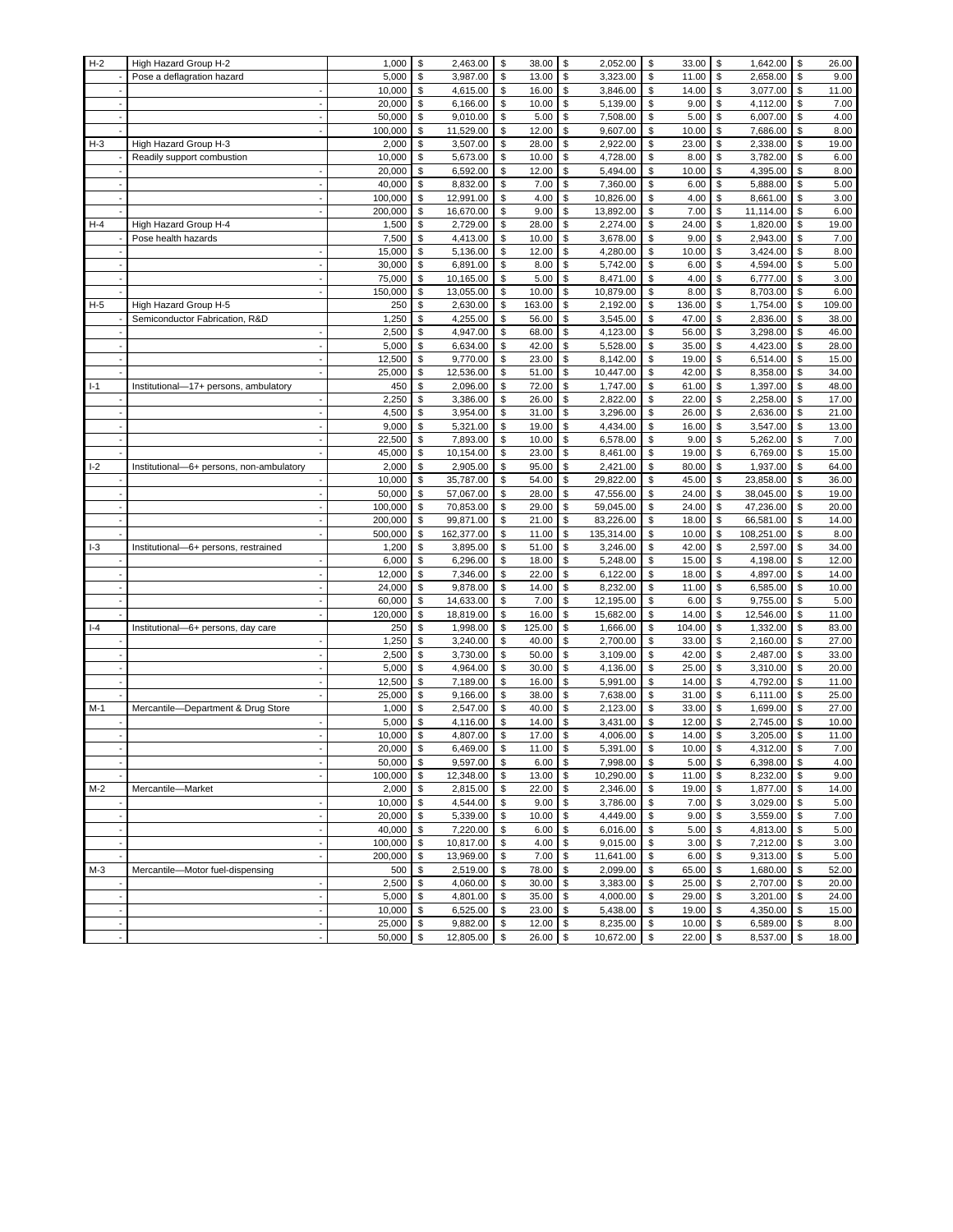| $M-4$  | Mercantile-Retail or wholesale store                   | 7,500            | \$               | 5,313.00               | \$       | 11.00          | \$             | 4,428.00              | \$       | 10.00          | \$       | 3,542.00              | \$       | 8.00           |
|--------|--------------------------------------------------------|------------------|------------------|------------------------|----------|----------------|----------------|-----------------------|----------|----------------|----------|-----------------------|----------|----------------|
|        |                                                        | 37,500           | \$               | 8,549.00               | \$       | 5.00           | \$             | 7,124.00              | \$       | 4.00           | \$       | 5,700.00              | \$       | 4.00           |
|        |                                                        | 75,000           | \$               | 10,188.00              | \$       | 5.00           | \$             | 8,490.00              | \$       | 5.00           | \$       | 6,792.00              | \$       | 4.00           |
|        |                                                        | 150,000          | \$               | 13,911.00              | \$       | 4.00           | \$             | 11,592.00             | \$       | 3.00           | \$       | 9,274.00              | \$       | 3.00           |
|        |                                                        | 375,000          | \$               | 21,301.00              | \$       | 2.00           | \$             | 17,751.00             | \$       | 2.00           | \$       | 14,201.00             | \$       | 1.00           |
|        |                                                        | 750,000          | \$               | 27,783.00              | \$       | 5.00           | \$             | 23,153.00             | \$       | 4.00           | \$       | 18,522.00             | \$       | 3.00           |
| $R-1$  | Residential-Transient                                  | 6,000            | \$               | 12,622.00              | \$       | 32.00          | \$             | 10,519.00             | \$       | 27.00          | \$       | 8,415.00              | \$       | 21.00          |
|        | Boarding Houses, Hotels, Motels                        | 30,000           | \$               | 20,161.00              | \$       | 16.00          | \$             | 16,801.00             | \$       | 14.00          | \$       | 13,441.00             | \$       | 11.00          |
|        |                                                        | 60,000           | \$               | 24,853.00              | \$       | 17.00          | \$             | 20,711.00             | \$       | 14.00          | \$       | 16,568.00             | \$       | 11.00          |
|        |                                                        | 120,000          | \$               | 34,851.00              | \$       | 12.00          | \$             | 29,043.00             | \$       | 10.00          | \$       | 23,234.00             | \$       | 9.00           |
|        |                                                        | 300,000          | \$<br>\$         | 56,100.00<br>74,266.00 | \$<br>\$ | 6.00           | \$<br>\$       | 46,750.00             | \$       | 5.00           | \$<br>\$ | 37,400.00             | \$       | 5.00<br>9.00   |
| $R-2$  | Residential-Permanent, 3+ Dwellings                    | 600,000<br>2,000 | \$               | 1,921.00               | \$       | 13.00<br>9.00  | \$             | 61,889.00<br>1,601.00 | \$<br>\$ | 11.00<br>8.00  | \$       | 49,511.00<br>1,281.00 | \$<br>\$ | 6.00           |
|        | Apartment, Dormitory, Timeshare                        | 20,000           | \$               | 30,815.00              | \$       | 24.00          | \$             | 25,679.00             | \$       | 19.00          | \$       | 20,543.00             | \$       | 16.00          |
|        |                                                        | 100,000          | \$               | 60,980.00              | \$       | 25.00          | \$             | 50,817.00             | \$       | 21.00          | \$       | 40,653.00             | \$       | 17.00          |
|        |                                                        | 200,000          | \$               | 85,903.00              | \$       | 19.00          | \$             | 71,586.00             | \$       | 15.00          | \$       | 57,269.00             | \$       | 12.00          |
|        |                                                        | 400,000          | \$<br>139,484.00 |                        | \$       | 10.00          | \$             | 116,236.00            | \$       | 8.00           | \$       | 92,989.00             | \$       | 6.00           |
|        |                                                        | 1,000,000        | \$<br>185,023.00 |                        | \$       | 19.00          | \$             | 154,186.00            | \$       | 16.00          | \$       | 123,349.00            | \$       | 13.00          |
| $R-3A$ | Dwellings-Custom Homes                                 | 500              | \$               | 1,158.00               | \$       | 7.00           | \$             | 965.00                | \$       | 6.00           | \$       | 772.00                | \$       | 5.00           |
|        |                                                        | 1,500            | \$               | 1,946.00               | \$       | 18.00          | \$             | 1,621.00              | \$       | 14.00          | \$       | 1,297.00              | \$       | 12.00          |
|        | $\overline{\phantom{a}}$                               | 2,500            | \$               | 2,114.00               | \$       | 29.00          | \$             | 1,762.00              | \$       | 24.00          | \$       | 1,410.00              | \$       | 19.00          |
|        |                                                        | 3,500            | \$               | 2,405.00               | \$       | 27.00          | \$             | 2,004.00              | \$       | 23.00          | \$       | 1,603.00              | \$       | 19.00          |
|        |                                                        | 4,500            | \$               | 2,672.00               | \$       | 19.00          | \$             | 2,226.00              | \$       | 16.00          | \$       | 1,781.00              | \$       | 13.00          |
|        |                                                        | 6,500            | \$               | 3,040.00               | \$       | 11.00          | \$             | 2,533.00              | \$       | 10.00          | \$       | 2,027.00              | \$       | 8.00           |
|        |                                                        | 10,000           | \$               | 3,423.00               | \$       | 35.00          | \$             | 2,852.00              | \$       | 29.00          | \$       | 2,282.00              | \$       | 24.00          |
| $R-3B$ | Dwellings-Models, First Master Plan                    | 1,500            | \$               | 1,935.00               | \$       | 17.00          | \$             | 1,612.00              | \$       | 14.00          | \$       | 1,290.00              | \$       | 12.00          |
|        |                                                        | 2,500            | \$               | 2,103.00               | \$       | 29.00          | \$             | 1,752.00              | \$       | 24.00          | \$       | 1,402.00              | \$       | 19.00          |
|        |                                                        | 3,500            | \$               | 2,390.00               | \$       | 27.00          | \$             | 1,992.00              | \$       | 23.00          | \$       | 1,594.00              | \$       | 19.00          |
|        |                                                        | 4,500            | \$               | 2,657.00               | \$       | 19.00          | \$             | 2,214.00              | \$       | 16.00          | \$       | 1,771.00              | \$       | 13.00          |
|        |                                                        | 6,500            | \$               | 3,023.00               | \$       | 11.00          | \$             | 2,519.00              | \$       | 10.00          | \$       | 2,016.00              | \$       | 8.00           |
|        |                                                        | 10,000           | \$<br>\$         | 3,403.00               | \$       | 34.00          | \$<br>\$       | 2,836.00              | \$       | 28.00          | \$       | 2,268.00              | \$       | 24.00          |
| $R-3C$ | Dwellings-Production Phase<br>of Master Plan (repeats) | 1,500<br>2,500   | \$               | 1,746.00<br>1,905.00   | \$<br>\$ | 16.00<br>29.00 | \$             | 1,454.00<br>1,587.00  | \$<br>\$ | 14.00<br>24.00 | \$<br>\$ | 1,164.00<br>1,270.00  | \$<br>\$ | 11.00<br>19.00 |
|        |                                                        | 3,500            | \$               | 2,192.00               | \$       | 20.00          | \$             | 1,826.00              | \$       | 17.00          | \$       | 1,462.00              | \$       | 14.00          |
|        |                                                        | 4,500            | \$               | 2,386.00               | \$       | 18.00          | \$             | 1,989.00              | \$       | 15.00          | \$       | 1,591.00              | \$       | 12.00          |
|        |                                                        | 6,500            | \$               | 2,734.00               | \$       | 11.00          | \$             | 2,278.00              | \$       | 10.00          | \$       | 1,823.00              | \$       | 8.00           |
|        |                                                        | 10,000           | \$               | 3,105.00               | \$       | 32.00          | \$             | 2,588.00              | \$       | 26.00          | \$       | 2,070.00              | \$       | 21.00          |
| R-3D   | Dwellings Accessory Structure - Shed,                  | 250              |                  |                        |          |                |                |                       |          |                |          |                       |          |                |
|        | Deck, Gazebo, Pergola                                  | 1,250            |                  |                        |          |                |                |                       |          |                |          |                       |          |                |
|        |                                                        | 2,500            |                  |                        |          |                |                |                       |          |                |          |                       |          |                |
|        |                                                        | 5,000            |                  |                        |          |                |                |                       |          |                |          |                       |          |                |
|        |                                                        | 12,500           |                  |                        |          |                |                |                       |          |                |          |                       |          |                |
|        |                                                        | 25,000           |                  |                        |          |                |                |                       |          |                |          |                       |          |                |
| $R-4$  | Residential-Assisted Living (6-16 persons)             | 500              | \$               | 2,015.00               | \$       | 63.00          | \$             | 1,680.00              | \$       | 52.00          | \$       | 1,344.00              | \$       | 42.00          |
|        |                                                        | 2,500            | \$               | 3,268.00               | \$       | 20.00          | \$             | 2,724.00              | \$       | 17.00          | \$       | 2,179.00              | \$       | 14.00          |
|        |                                                        | 5,000            | \$               | 3,754.00               | \$       | 25.00          | \$             | 3,129.00              | \$       | 21.00          | \$       | 2,503.00              | \$       | 17.00          |
|        |                                                        | 10,000<br>25,000 | \$<br>\$         | 4,985.00<br>7,185.00   | \$<br>\$ | 15.00<br>9.00  | \$<br>\$       | 4,154.00<br>5,988.00  | \$<br>\$ | 13.00<br>7.00  | \$<br>\$ | 3,324.00<br>4,790.00  | \$<br>\$ | 10.00<br>5.00  |
|        |                                                        | 50,000           | \$               | 9,148.00               | \$       | 19.00          | \$             | 7,623.00              | \$       | 16.00          | \$       | 6,099.00              | \$       | 13.00          |
| $S-1A$ | Storage-Moderate Hazard                                | 5,000            | \$               | 2,509.00               | \$       | 8.00           | \$             | 2,091.00              | \$       | 7.00           | \$       | 1,672.00              | \$       | 5.00           |
|        |                                                        | 25,000           | \$               | 4,059.00               | \$       | 3.00           | \$             | 3,382.00              | \$       | 3.00           | \$       | 2,706.00              | \$       | 2.00           |
|        |                                                        | 50,000           | \$               | 4,717.00               | \$       | 4.00           | $$\mathbb{S}$$ | 3,931.00              | \$       | 3.00           | \$       | 3,145.00              | \$       | 3.00           |
|        |                                                        | 100,000          | \$               | 6,323.00               | \$       | 2.00           | \$             | 5,269.00              | \$       | 2.00           | \$       | 4,215.00              | \$       | 2.00           |
|        |                                                        | 250,000          | \$               | 9,303.00               | \$       | 1.00           | \$             | 7,753.00              | \$       | 1.00           | \$       | 6,202.00              | \$       | 1.00           |
|        |                                                        | 500,000          | \$               | 11,937.00              | \$       | 3.00           | \$             | 9,947.00              | \$       | 2.00           | \$       | 7,958.00              | \$       | 2.00           |
| $S-1B$ | Storage-Moderate Hazard, Repair Garage                 | 500              | \$               | 1,561.00               | \$       | 49.00          | \$             | 1,301.00              | \$       | 41.00          | \$       | 1,041.00              | \$       | 33.00          |
|        | Motor Vehicles (not High Hazard)                       | 2,500            | \$               | 2,529.00               | \$       | 16.00          | \$             | 2,108.00              | \$       | 14.00          | \$       | 1,686.00              | \$       | 11.00          |
|        |                                                        | 5,000            | \$               | 2,920.00               | \$       | 20.00          | \$             | 2,433.00              | \$       | 17.00          | \$       | 1,947.00              | \$       | 14.00          |
|        | $\overline{\phantom{a}}$                               | 10,000           | \$               | 3,893.00               | \$       | 12.00          | \$             | 3,244.00              | \$       | 10.00          | \$       | 2,595.00              | \$       | 9.00           |
|        |                                                        | 25,000           | \$               | 5,662.00               | \$       | 7.00           | \$             | 4,718.00              | \$       | 5.00           | \$       | 3,775.00              | \$       | 5.00           |
|        |                                                        | 50,000           | \$               | 7,228.00               | \$       | 15.00          | \$             | 6,024.00              | \$       | 13.00          | \$       | 4,819.00<br>3,070.00  | \$       | 10.00          |
| $S-2A$ | Storage-Low Hazard<br>$\overline{\phantom{a}}$         | 14,500<br>72,500 | \$<br>\$         | 4,605.00<br>7,399.00   | \$<br>\$ | 5.00<br>2.00   | \$<br>\$       | 3,838.00              | \$<br>\$ | 5.00<br>2.00   | \$<br>\$ | 4,932.00              | \$<br>\$ | 4.00<br>2.00   |
|        | $\overline{\phantom{a}}$                               | 145,000          | \$               | 8,881.00               | \$       | 3.00           | \$             | 6,165.00<br>7,401.00  | \$       | 2.00           | \$       | 5,921.00              | \$       | 2.00           |
|        | $\overline{\phantom{a}}$                               | 290,000          | \$               | 12,204.00              | \$       | 2.00           | \$             | 10,170.00             | \$       | 2.00           | \$       | 8,136.00              | \$       | 1.00           |
|        |                                                        | 725,000          | \$               | 18,908.00              | \$       | 1.00           | \$             | 15,757.00             | \$       | 1.00           | \$       | 12,605.00             | \$       | 1.00           |
|        |                                                        | 1,450,000        | \$               | 24,637.00              | \$       | 2.00           | \$             | 20,531.00             | \$       | 2.00           | \$       | 16,425.00             | \$       | 1.00           |